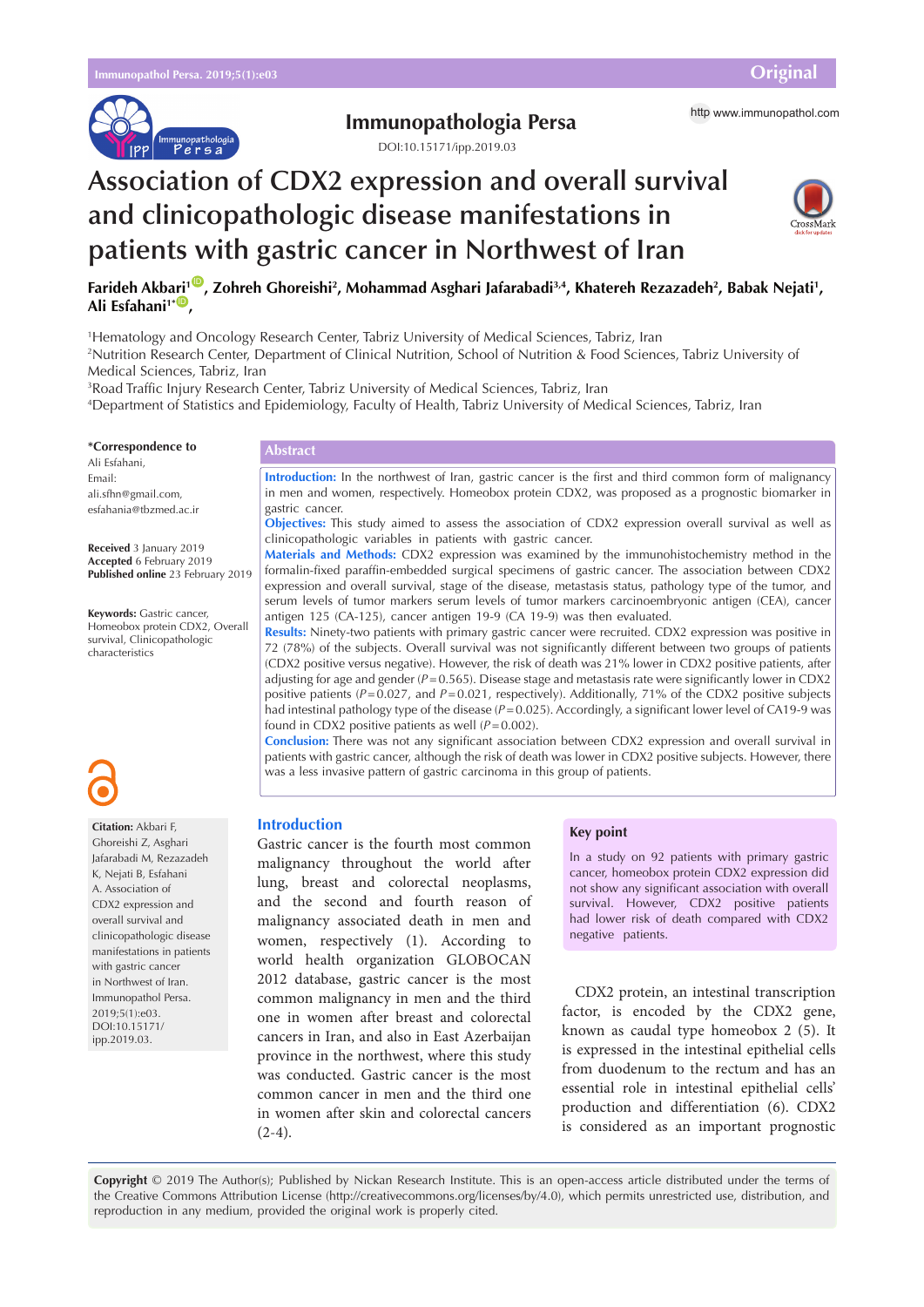biomarker in gastric cancer and several studies showed that there is a positive association between CDX2 and favorable treatment outcomes including longer survival (7-10). However, Studies on the association between CDX2 expression and treatment outcomes in patients with gastric cancer are controversial. In some studies, CDX2 positive gastric cancerous tissues were more resectable resulting in a higher rate of patients' survival (7) and it was identified as a marker for better prognosis (11, 12). On the other hand, there were studies showed that representation of CDX2 was related to the development of intestinal metaplasia proportionally (12-15).

Despite the ongoing decline in the incidence of gastric cancer throughout the world, it is expected to increase by more than 50% by 2030 in Iran based on World Health Organization GLOBOCAN database. Moreover, gastric cancer is still very fatal, and the patients have a low rate of survival and poor prognosis, mainly due to the late diagnosis in advanced stages of the disease. Moreover, there are no strong prognostic factors for predicting outcomes in those patients who have more critical conditions and needs more medical and supportive cares, as well as accurate follow up decisions.

## **Objectives**

Due to the high prevalence and incidence of gastric cancer in Iran, especially in the northwest, this study was designed to find out the association between CDX2 expression and survival and other clinicopathological characteristics in patients with gastric cancer.

## **Materials and Methods**

## *Study design*

This was a longitudinal study to investigate the possible association between the expression of CDX2 and overall survival and clinicopathological characteristics in patients with gastric cancer. They were referred to the ward of hematology and oncology at Shahid Ghazi hospital (a hospital of Tabriz University of Medical Sciences, Tabriz, Iran). All the patients were studied from the time of gastric cancer diagnosis until September 2017. The median of follow up period was 25.6 months.

Patients with confirmed pathology of gastric adenocarcinoma were included in the study based on a convenient sampling method and the patients with incomplete medical records and those who were unavailable due to the lack of contact information and/or were reluctant to continue their treatment at this center, excluded from the study.

The expression of CDX2 was examined by the immunohistochemistry method in the formalin-fixed paraffin-embedded surgical specimens of gastric cancer, using FLEX, Monoclonal Mouse, Anti-Human CDX2, Clone DAK-CDX2, Ready-to-Use (Dako Autostainer/ Autostainer Plus) kit; Lot number: 10109695; REF: IS080, DAKO, Denmark in paraffin blocks, and demographic

information as well as clinicopathological parameters were obtained from the patients' medical records. The required information included age, gender, body mass index, stage of the disease, metastasis status, pathology type of the tumor, patients' socio-economy status, serum levels of tumor markers carcinoembryonic antigen (CEA), cancer antigen 125 (CA-125), cancer antigen 19-9 (CA 19-9) and the status of death/survival. The final survival status of the patients was confirmed asking them by a telephone call.

## *Ethical approval*

The study protocol was approved by the Ethics Committee of Tabriz University of Medical Sciences, Tabriz, Iran. (Approval ID: IR.TBZMED. REC.5/D/86142). The current study was performed according to the Institutional Committee for the Protection of Human Subjects, which was adopted by the 18th World Medical Assembly, Helsinki, Finland and its later amendments (Declaration of Helsinki). Written informed consents were obtained from all patients. This article is derived from Dr. Farideh Akbari's thesis on Hematology and Oncology fellowship course in Tabriz University of Medical Sciences.

## *Statistical analysis*

Mean (Standard deviation) and frequency (%) were used for summarizing numerical and categorical variables respectively. Survival probability was calculated and compared by Kaplan–Meier method and the log-rank test respectively. Cox regression analysis was conducted for evaluating the association between CDX2 expression and time to death, adjusting for confounding variables. In this analysis adjusted hazard ratio (HR) and 95% Confidence Interval (CI) were presented. Fisher's exact test was used for assessing the relationship between clinicopathological variables and CDX2 expression. The significance level was set at 0.05 considering a two-tailed test. All statistical analyses were performed by SPSS software, version 17 (SPSS Inc., IL, Chicago, USA).

## **Results**

In this study, 100 patients with gastric cancer were enrolled and 92 patients completed the study. The flow diagram of the study was shown in Figure 1. Thirty-six patients were female (39%) and the rest were male (61%). The mean age of the patients was 60.58 (11.88) year and the mean body mass index (BMI) was 23.13 (4.95) kg/m<sup>2</sup>. General characteristics of the patients were summarized in [Table](#page-2-0)  [1](#page-2-0) and clinicopathological parameters including stage of the disease, metastasis status, pathological type of gastric carcinoma, and history of patients' symptoms were shown in [Table 2](#page-2-1).

There was not any statistically significant difference between two groups of patients (CDX2 positive versus negative) in terms of overall survival. One-year overall survival was 84% in CDX2 positive patients while it was 70% in the other group and three-year overall survival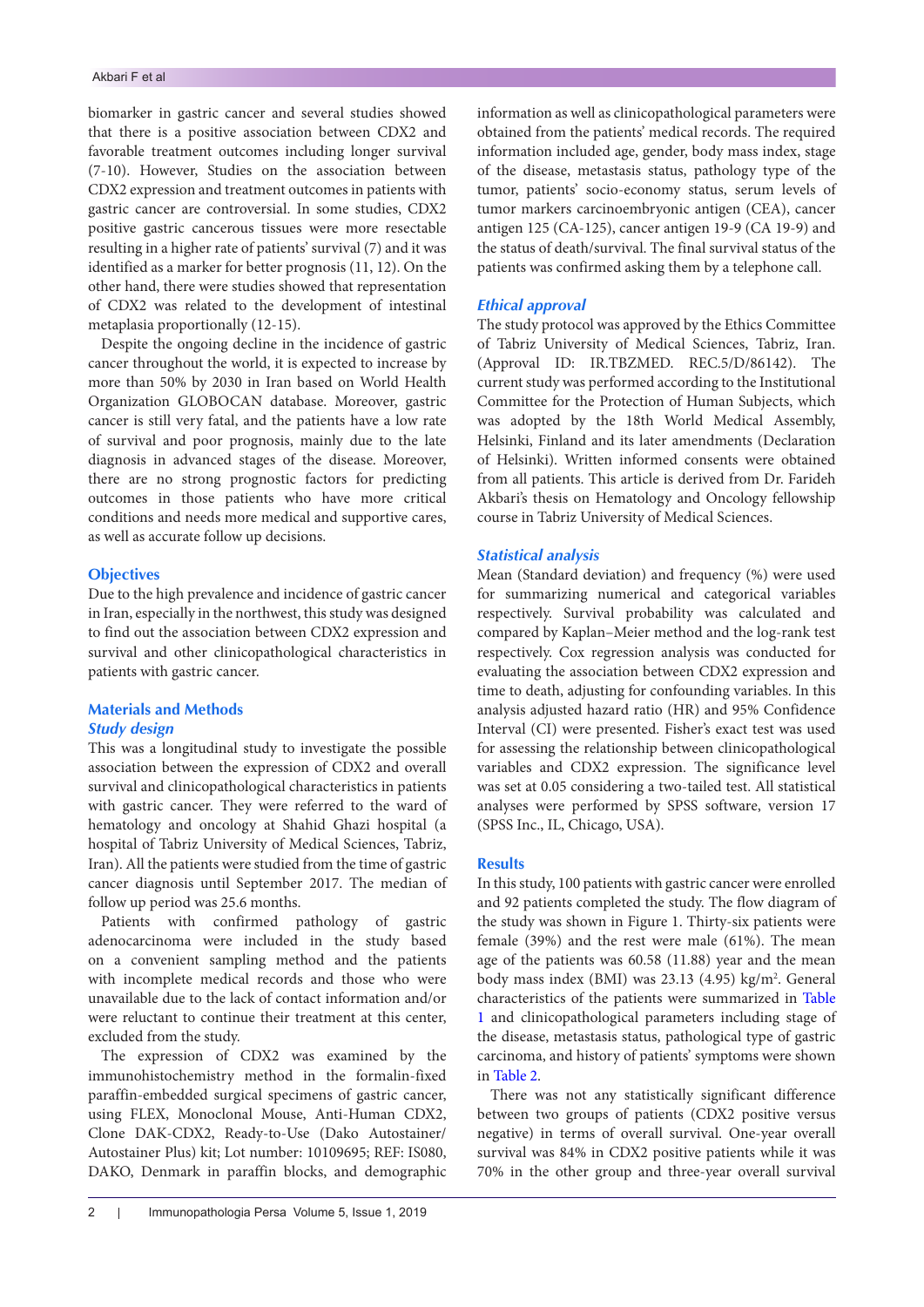

Figure 1. Flow Diagram of the study results. OS, overall survival.

was 56% in both groups of patients  $(P=0.446)$  (Figure [2](#page-3-1)). However, the risk of death was 21% lower in CDX2 positive patients, after adjusting for age and gender (HR= 0.79, 95% CI (0.35 to 1.77; *P*=0.565).

## *The status of clinicopathological variables associated with CDX2 expression*

There was a significant difference between CDX2 positive and CDX2 negative patients regarding the stage of the disease, while 70% of CDX2 negative patients were at higher stages of disease as it was 36% in CDX2 positive patients (*P*=0.027; [Table 3\)](#page-3-0). Moreover, in 70% of CDX2

<span id="page-2-0"></span>

| Table 1. General characteristics of the study subjects |  |
|--------------------------------------------------------|--|
|--------------------------------------------------------|--|

| $60.58 \pm 11.88$                             |
|-----------------------------------------------|
|                                               |
| 36 (39)                                       |
| 56 (61)                                       |
| $23.13 \pm 4.95$                              |
|                                               |
| 6(7)                                          |
| 59 (64)                                       |
| 27 (29)                                       |
| $\mathcal{C}$ . If it is not if $\mathcal{C}$ |

SD, standard deviation; BMI, body mass index.

negative gastric cancer patients, metastasis was occurred, while, it was 39% in the other group. There was a significant difference in terms of pathology type of gastric carcinoma between these two groups. Seventy-one percent of CDX2 positive patients had intestinal type pathology while it was 40% in CDX2 negative subjects, all of these differences were statistically significant ([Table 3](#page-3-0)).

Considerably, there was no statistically significant

## <span id="page-2-1"></span>**Table 2.** Clinicopathologic parameters of the patients

| <b>Variables</b>          | No. (%) |
|---------------------------|---------|
| Stage of disease          |         |
| 1 & 2                     | 21(23)  |
| 3                         | 31 (34) |
| 4 & Inoperable            | 40 (43) |
| Pathology type            |         |
| Diffuse                   | 26(28)  |
| Intestinal                | 59 (64) |
| Unknown                   | 7(8)    |
| Metastasis status         |         |
| Metastasis                | 42 (46) |
| No metastasis             | 50 (54) |
| Symptoms                  |         |
| Gastrointestinal bleeding | 19(21)  |
| Dysphasia                 | 25(27)  |
| Other symptoms            | 48 (52) |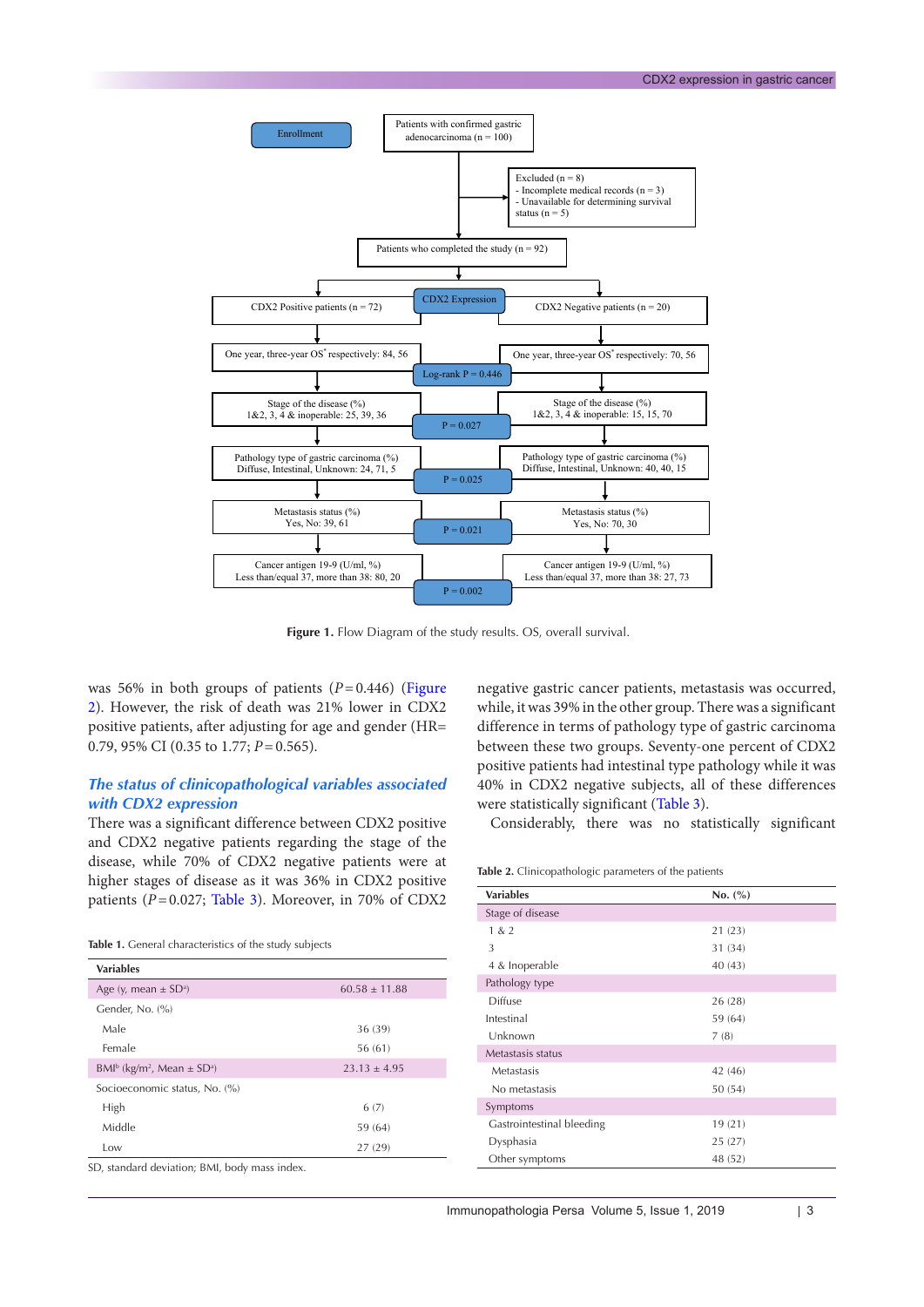<span id="page-3-0"></span>

|                                            | Table 3. Differences between CDX2 positive and CDX2 negative patients |
|--------------------------------------------|-----------------------------------------------------------------------|
| in terms of clinicopathological parameters |                                                                       |

| <b>Variables</b>  | CDX2, No. $(\% )$ |                   | P                  |
|-------------------|-------------------|-------------------|--------------------|
|                   | Positive $(n=72)$ | Negative $(n=20)$ | value <sup>a</sup> |
| Stage of disease  |                   |                   | 0.027              |
| 1 & 2             | 18(25)            | 3(15)             |                    |
| 3                 | 28 (39)           | 3(15)             |                    |
| 4 & Inoperable    | 26 (36)           | 14 (70)           |                    |
| Pathology type    |                   |                   | 0.025              |
| Diffuse           | 17(24)            | 9(45)             |                    |
| Intestinal        | 51 (71)           | 8(40)             |                    |
| Unknown           | 4(5)              | 3(15)             |                    |
| Metastasis status |                   |                   | 0.021              |
| Metastasis        | 28 (39)           | 14 (70)           |                    |
| No metastasis     | 44 (61)           | 6(30)             |                    |

*P* value was calculated based on Fisher's exact test.

difference between the two groups of CDX2 positive and CDX2 negative patients regarding following variables; age, gender distribution, BMI, CA125 and CEA (*P*=0.570, 0.197, 0.653, 0.380 and 0.266, respectively). However, patients of the two groups were statistically different in terms of CA.19-9 levels (*P*=0.028).

## **Discussion**

In this study, 92 patients with gastric cancer were assessed for expression of CDX2 in Cancerous tissue and the overall survival rate was compared between CDX2 positive and negative study subjects. Moreover, clinicopathological characteristics including stage of the disease, pathology type, metastasis status, and accompanying symptoms were examined in both CDX2 positive and negative patients. Based on the obtained results, CDX2 positive patients had a relatively higher one-year overall survival and a significant lower disease stage, Metastasis rate and associated symptoms.

Considering globally importance of gastric cancer as one of the main cancer-causing death with no strong prognostic factors, finding precise predictors is an urgent need in this group of the patients. CDX2 is a transcription factor known as a caudal-related homeobox protein, expressed in the intestinal cells and it has a crucial role in their proliferation and differentiation. Therefore, it is considered as a biological marker of intestinal metaplasia in initiation and progression of gastric cancer. However, the importance of CDX2 expression in the prognosis of gastric cancer was studied before with controversial results (5,11,12,16,17).

In a study performed by Seno et al, survival was statistically longer in the CDX2 positive gastric tumor individuals with intestinal metaplasia than the CDX2 negative ones and 64% of the patients were CDX2 positive (11). Another study conducted by Bai et al, showed the same association between CDX2 expression and survival rate (16). In a study done by Qin et al, a significant negative association between the expression of CDX2 and

<span id="page-3-1"></span>

Figure 2. Comparison of survival rate between patients according to CDX2 expression. P value was calculated based on log rank test. The risk of death was 21% lower in CDX2 positive patients, after adjusting for age and gender (HR = 0.79, 95% CI : 0.35-1.77, *P* = 0.565)

metastasis status and stage of the disease was detected. Additionally, they found CDX2 positive patients had a longer survival than those who were CDX2 negative, came to a conclusion of being CDX2 positive was related to a better prognosis and higher rate of survival in patients with gastric cancer (10). This finding is in accordance with the results of the current study.

The prognostic importance of CDX2 expression for predicting outcomes in patients with gastric cancer was confirmed in other similar studies (18-20). Our results are in line with the latter, while both studies showed a positive association between CDX2 expression and a higher proportion of intestinal type carcinoma, less invasion and metastasis and also lower stage of the disease. In fact, these parameters are all related to a higher rate of survival in patients with gastric cancer. Some previous studies revealed a remarkably higher intestinal type gastric cancer than the diffuse type carcinoma in CDX2 positive patients with gastric cancer (15). Park et al concluded a tumor suppressor effect for CDX2 in these patients, as its expression decreases with the advancing stage of the disease (15). Interestingly, in the majority of the CDX2 positive patients of the current study, the levels of CA 19-9 was lower than 37 U/mL. Although tumor markers are not strong prognostic factors, this finding is in favor of positive association between CDX2 expression and better outcomes.

Recently, a relationship between CDX2 expression and inflammation was detected. Chronic inflammation is highly associated with gastric carcinoma development and CDX2 expression is suppressed by activation of IL-6/ STAT 3 inflammation signaling pathway. On the other hand, CDX2 negative gastric carcinoma is associated with inactivation of P53 signaling pathway without any mutation in TP53, hence, in CDX2 negative patients with gastric cancer, P53 staining is negative. Taken together,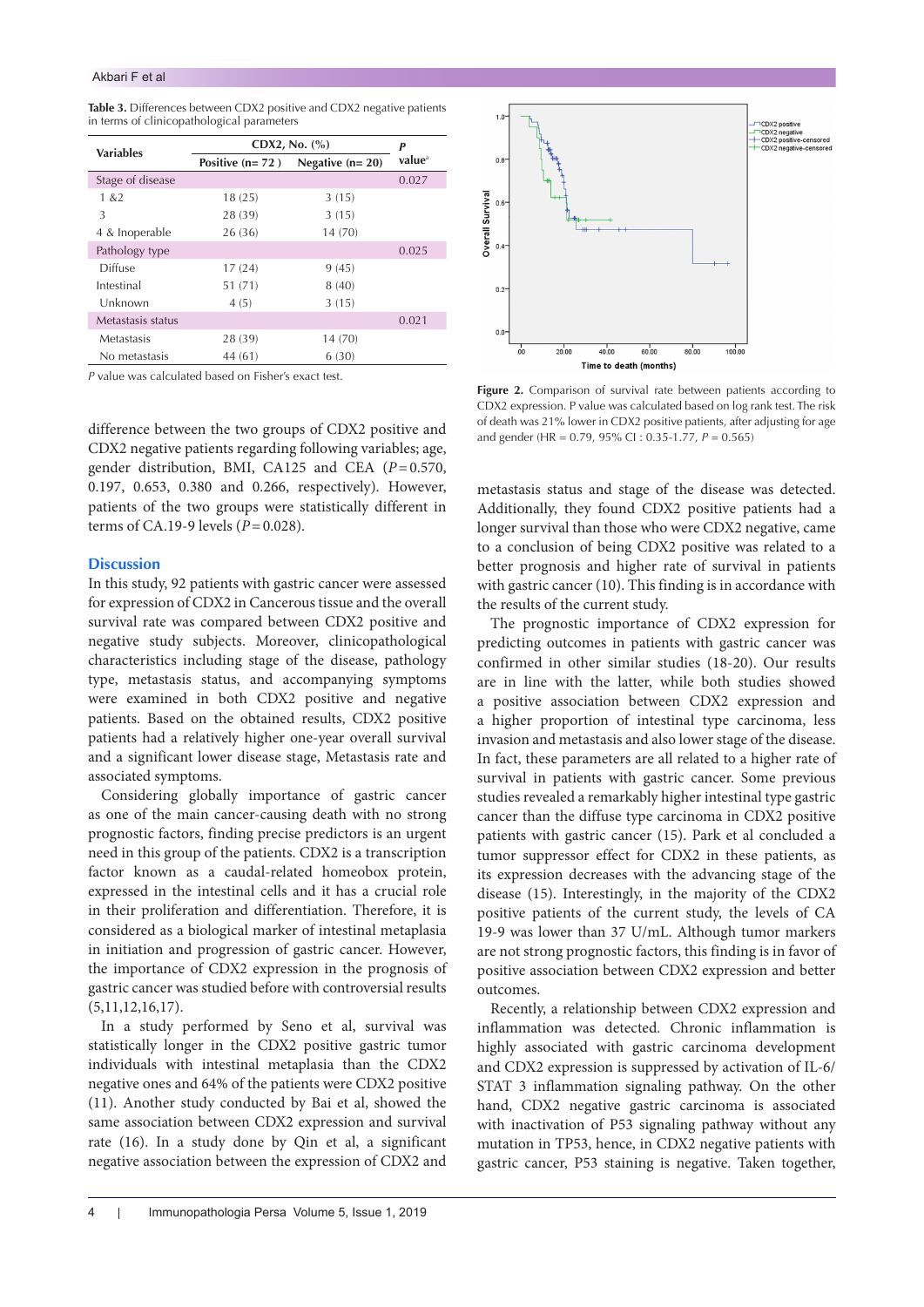CDX2 may be suggested as a useful prognostic factor for gastric cancer (21).

## **Conclusion**

This study showed that Iranian gastric cancer patients with CDX2 positive expression had a less invasive pattern of gastric carcinoma and better outcomes. Obviously, finding strong prognostic factors in patients with gastric cancer is an immediate need. Likewise, it helps the oncologists for tailoring their medical decisions to the individual patients based on their characteristics.

## **Limitations of the study**

One of the limitations of this study was that it was run in a single medical center caused to a relatively small sample size that maybe underlies nonsignificant statistical difference in terms of the survival between CDX2-positive and negative patients with gastric cancer. Additionally, assessing the co-expression of CDX2 and some biomarkers with prognostic value in gastric carcinoma like pancreatic duodenal homeobox-1 (PDX-1) (22), Phosphatase and Tensin Homolog (PTEN) (16), and osteopontin (17) may have more prognostic value, which we could not assess them due to funding limitations.

#### **Acknowledgements**

The authors thank all the patients who participated in the study and are also grateful to the Hematology and Oncology Research Center for helping with the study. We are also thankful to Dr. Ashraf Fakhrjou for her great help in laboratory measurements.

#### **Authors' contribution**

FA provided contributions to the design of the study and drafting the manuscript. ZG, AE contributed to the design of the study, analysis of data and drafting the manuscript. MAJ contributed to the analysis and the interpretation of the results. KR provided contributions to edition of the first draft, critical revision, and submitting the manuscript. BN performed the experiments and drafted the manuscript. All authors approved final draft of submitted version and took responsibility of all aspects of the work.

#### **Conflicts of interest**

The authors declared that there is no conflict of interest.

## **Ethical considerations**

Ethical issues (including plagiarism, double publication) have been completely observed by the authors. This article does not contain any studies with animals performed by any of the authors.

### **Funding/Support**

This article is resulted from Dr. Farideh Akbari's dissertation on Hematology and Oncology fellowship course in Tabriz University of Medical Sciences (Approval number: 95/5-6/4).

## **References**

- 1. Sun P, Xiang JB, Chen ZY. Meta‐analysis of adjuvant chemotherapy after radical surgery for advanced gastric cancer. Br J Surg. 2009;96:26-33. doi: 10.1002/bjs.6408.
- 2. Somi MH, Mirinezhad K, Farhang S, Jazayeri E, Sani A, Seif-Farshad M, et al. Gastrointestinal cancer occurrence in East

Azarbaijan: a five year study from North Western Iran. Asian Pac J Cancer Prev. 2006;7:309-12.

- 3. Somi MH, Farhang S, Mirinezhad SK, Naghashi S, Seif-Farshad M, Golzari M. Cancer in East Azerbaijan, Iran: results of a population-based cancer registry. Asian Pac J Cancer Prev. 2008;9:327-30.
- 4. Somi MH, Golzari M, Farhang S, Naghashi S, Abdollahi L. Gastrointestinal cancer incidence in East Azerbaijan, Iran: update on 5 year incidence and trends. Asian Pac J Cancer Prev. 2014;15:3945-9.
- 5. Wang X-T, Wei W-Y, Kong F-B, Lian C, Luo W, Xiao Q, et al. Prognostic significance of Cdx2 immunohistochemical expression in gastric cancer: a meta-analysis of published literatures. J Exp Clin Cancer Res. 2012;31:98. doi: 10.1186/1756-9966-31-98.
- 6. Mallo GV, Rechreche H, Frigerio JM, Rocha D, Zweibaum A, Lacasa M, et al. Molecular cloning, sequencing and expression of the mRNA encoding human Cdx1 and Cdx2 homeobox. Down‐regulation of Cdx1 and Cdx2 mRNA expression during colorectal carcinogenesis. Int J Cancer. 1997;74:35-44.
- 7. Masood MA, Loya A, Yusuf MA. CDX2 as a prognostic marker in gastric cancer. Acta gastro-enterologica Belgica. 2016;79:197- 200.
- 8. Ge J, Chen Z, Wu S, Yuan W, Hu B, Chen Z. A clinicopathological study on the expression of cadherin-17 and caudal-related homeobox transcription factor (CDX2) in human gastric carcinoma. Clin Oncol. 2008;20:275-83. doi: 10.1016/j. clon.2008.01.013.
- 9. Ru Y, Zhang L, Chen Q, Gao SG, Wang GP, Qu ZF, et al. Detection and clinical significance of lymph node micrometastasis in gastric cardia adenocarcinoma. J Int Med Res. 2012;40:293-9. doi:10.1177/147323001204000129.
- 10. Qin R, Wang N-N, Chu J, Wang X. Expression and significance of homeodomain protein Cdx2 in gastric carcinoma and precancerous lesions. World J Gastroenterol. 2012;18:3296. doi: 10.3748/wjg.v18.i25.3296.
- 11. Seno H, Oshima M, Taniguchi M-A, Usami K, Ishikawa TO, Chiba T, et al. CDX2 expression in the stomach with intestinal metaplasia and intestinal-type cancer: Prognostic implications. Int J Oncol. 2002;21:769-74.
- 12. Xie Y, Li L, Wang X, Qin Y, Qian Q, Yuan X, et al. Overexpression of Cdx2 inhibits progression of gastric cancer in vitro. Int J Oncol. 2010;36:509-16.
- 13. Almeida R, Silva E, Santos‐Silva F, Siberg DG, Wang J, De Bolós C, et al. Expression of intestine‐specific transcription factors, CDX1 and CDX2, in intestinal metaplasia and gastric carcinomas. J Pathol.. 2003;199:36-40. doi: 10.1002/path.1246.
- 14. Joo MK, Park J-J, Chun HJ. Impact of homeobox genes in gastrointestinal cancer. World J Gastroenterol. 2016;22:8247. doi: 10.3748/wjg.v22.i37.8247.
- 15. Park DY, Srivastava A, Kim GH, Mino-Kenudson M, Deshpande V, Zukerberg LR, et al. CDX2 expression in the intestinal-type gastric epithelial neoplasia: frequency and significance. Mod Pathol. 2010;23:54. doi: 10.1038/modpathol.2009.135.
- 16. Bai Z, Ye Y, Chen D, Shen D, Xu F, Cui Z, et al. Homeoprotein Cdx2 and nuclear PTEN expression profiles are related to gastric cancer prognosis. Apmis. 2007;115:1383-90. doi: 10.1111/j.1600-0463.2007.00654.x.
- 17. Zhang X, Tsukamoto T, Mizoshita T, Ban H, Suzuki H, Toyoda T, et al. Expression of osteopontin and CDX2: indications of phenotypes and prognosis in advanced gastric cancer. Oncol Rep. 2009;21:609-13.
- 18. Mizoshita T, Tsukamoto T, Nakanishi H, Inada K, Ogasawara N, Joh T, et al. Expression of Cdx2 and the phenotype of advanced gastric cancers: relationship with prognosis. J Cancer Res Clin